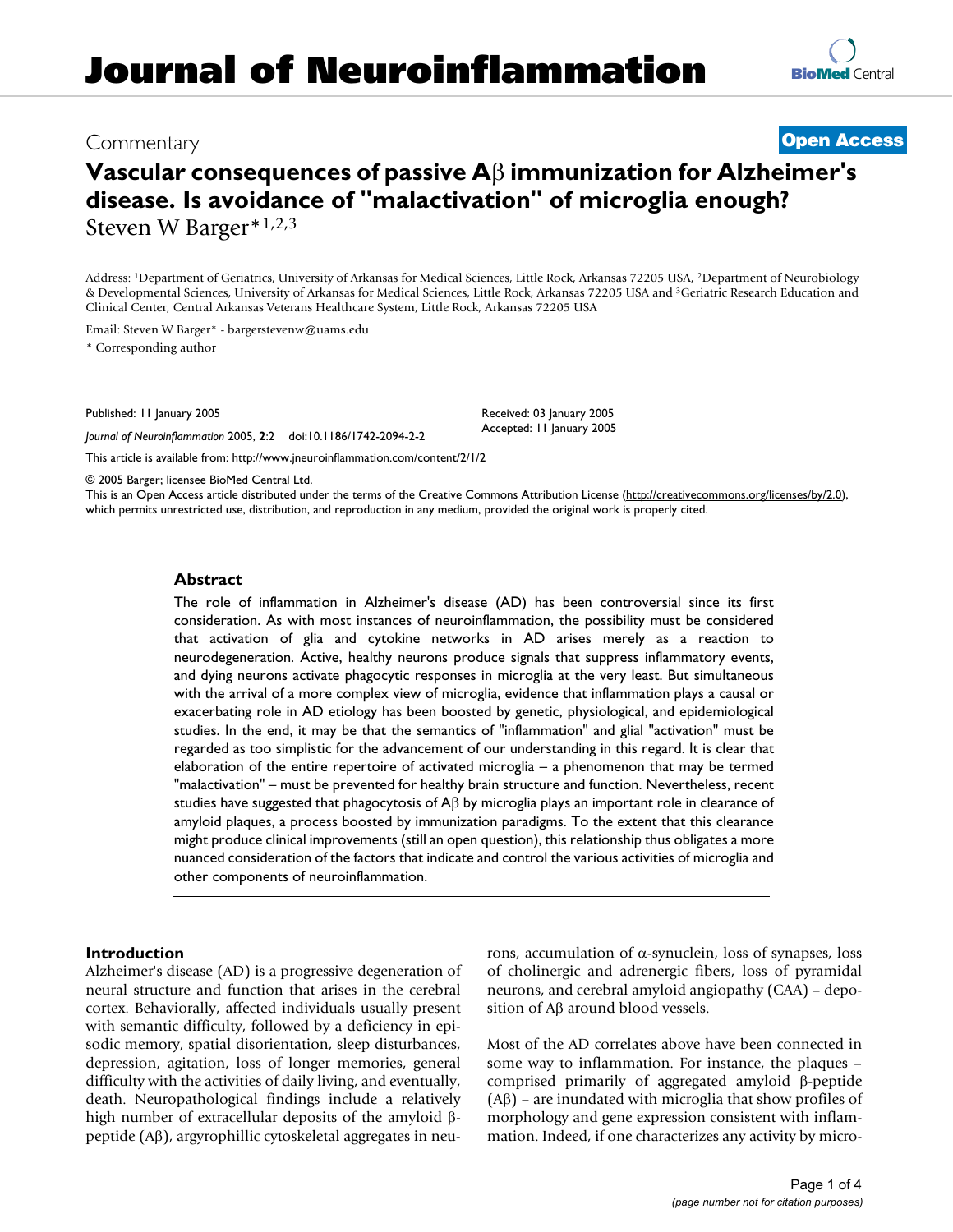glia as a sign of "neuroinflammation," it can be said that inflammatory responses have been evident in AD for at least 40 years [1]. But, it was not until the late 1980s that investigators were willing to express the hypothesis that inflammatory events were causal or otherwise contributing to the progression of the disease. Recognition of the powerful impact of a cytokine like interleukin-1 (IL-1), elevated in AD microglia, permitted such speculation [2]. Similarly, research accrued showing that primary inflammation could lead to many of the aberrations found in AD, fueling the consideration that inflammatory events were seminal [3-5]. Many of the individual molecules produced by activated microglia and astrocytes are conditional neurotoxins: hydrogen peroxide, glutamate and other agonists of glutamate receptors, complement components, prostanoids. (Nitric oxide from inducible nitric oxide synthase, produced abundantly in rodent glia, may be less important in human tissues.) Retrospective epidemiological studies showed protection against AD – either in age of onset or rate of progression – by nonsteroidal antiinflammatory drugs (NSAIDs); such correlations have now been born out in a prospective study [6]. Perhaps most compelling, polymorphisms in the genes for proinflammatory cytokines are indicative of risk for AD [7].

Despite these indications, there are reasons to believe that the changes observed in glia and inflammatory cytokines constitute a compensatory response in AD. Indeed, some investigators have been reluctant to apply the term "inflammation" to the constellation of events related to AD pathology. Some of the cytokines and other gene products expressed in peripheral sites of inflammation are present in the AD brain, but there is no apparent vasodilation or extravasation of neutrophils. In general, there seems to be less of the molecular and cellular behavior that is responsible for bystander tissue damage in peripheral inflammation. This journal was founded partially out of recognition that "neuroinflammation" is distinct. In essence, the concept reflects a compromise befitting the difficult line that must be maintained between effective cell-mediated immune responses and damage to the precious components of the CNS. Microglia elevate their expression of neurotrophic factors under many of the same conditions in which they show inflammationrelated responses such as phagocytosis, retraction of processes, release of excitotoxins, and production of IL-1β and IL-6 and tumor necrosis factor [8]; in fact, the latter cytokines can have neurotrophic effects themselves [9,10]. Astrocytes deposit proteoglycans around the Aβ deposits destined to become plaques [11], perhaps sequestering this neurotoxic peptide from doing its harm. Even the apparent benefits of NSAIDs can be parsed from their presumed mechanism of inhibiting cyclooxygenase-2 [12,13](and references therein).

# **Discussion**

Recent experiments with anti-Aβ immunization have highlighted another beneficial effect of "activated" microglia: removal of Aβ. It has long been recognized that microglia can efficiently phagocytose and at least partially degrade Aβ both in vitro and in vivo. But the persistence of amyloid plaques suggests that microglia are stymied in this regard during the development of AD or in the deposition of Aβ in mice transgenically engineered to produce large amounts of the peptide. Introduction of antibodies recognizing Aβ, either by active vaccination or by passive immunization (injection of antibodies, typically monoclonal), results in removal of some Aβ deposits and/or prevention of their formation. Although the phenomenon has been studied most rigorously in the transgenic mouse models, similar clearance of parenchymal plaques seems to have occurred in two human subjects that participated in an Aβ-vaccine trial [14,15]. And microglia appear to contribute; Aβ can be readily detected in microglia of immunized mice [16] and was also abundant in some microglia and related syncitia in the AD trial subjects [14,15]. However, the only reason we are privy to the effects of the vaccination paradigm in humans is because these two individuals died after complications of meningeal encephalitis – rampant cranial inflammation brought on by the immunization. This iatrogenic event occurred in about five percent of the human subjects vaccinated against Aβ, prompting discontinuation. One interesting finding from both autopsies is that while parenchymal Aβ deposits were substantially lower than to be expected in AD victims, both individuals had relatively high levels of vascular deposition. This CAA was accompanied by microhemorrhage in at least one of the subjects [15], consistent with the majority of advanced cases of CAA [17].

Wilcock *et al*. [18] have now produced evidence that the appearance of CAA after immunization may represent an actual increase in this parameter triggered by anti-Aβ antibodies. Furthermore, the investigators also found that the CAA was accompanied by an increase in hemorrhages – similar to a previous report [19] – and a vascular accumulation of CD45+ cells presumed to be microglia. The experimental paradigm was one of passive immunization of transgenic mice at nearly two years of age, old enough to have accumulated substantial Aβ deposits. Consistent with expectations, injection of anti-Aβ antibody diminished deposits in the parenchyma, even those that were mature enough to stain with Congo red. However, vascular deposition of Congo-red staining was elevated by approximately four-fold in the anti-Aβ-treated animals. Pfeiffer *et al*. found similar results in another transgenic line [19]. Further, Wilcock *et al*. now show that the regional accumulation of vascular amyloid was accompanied by an elevated index of hemorrhages and a congregation of CD45+ cells, presumed to be microglia [18]. Given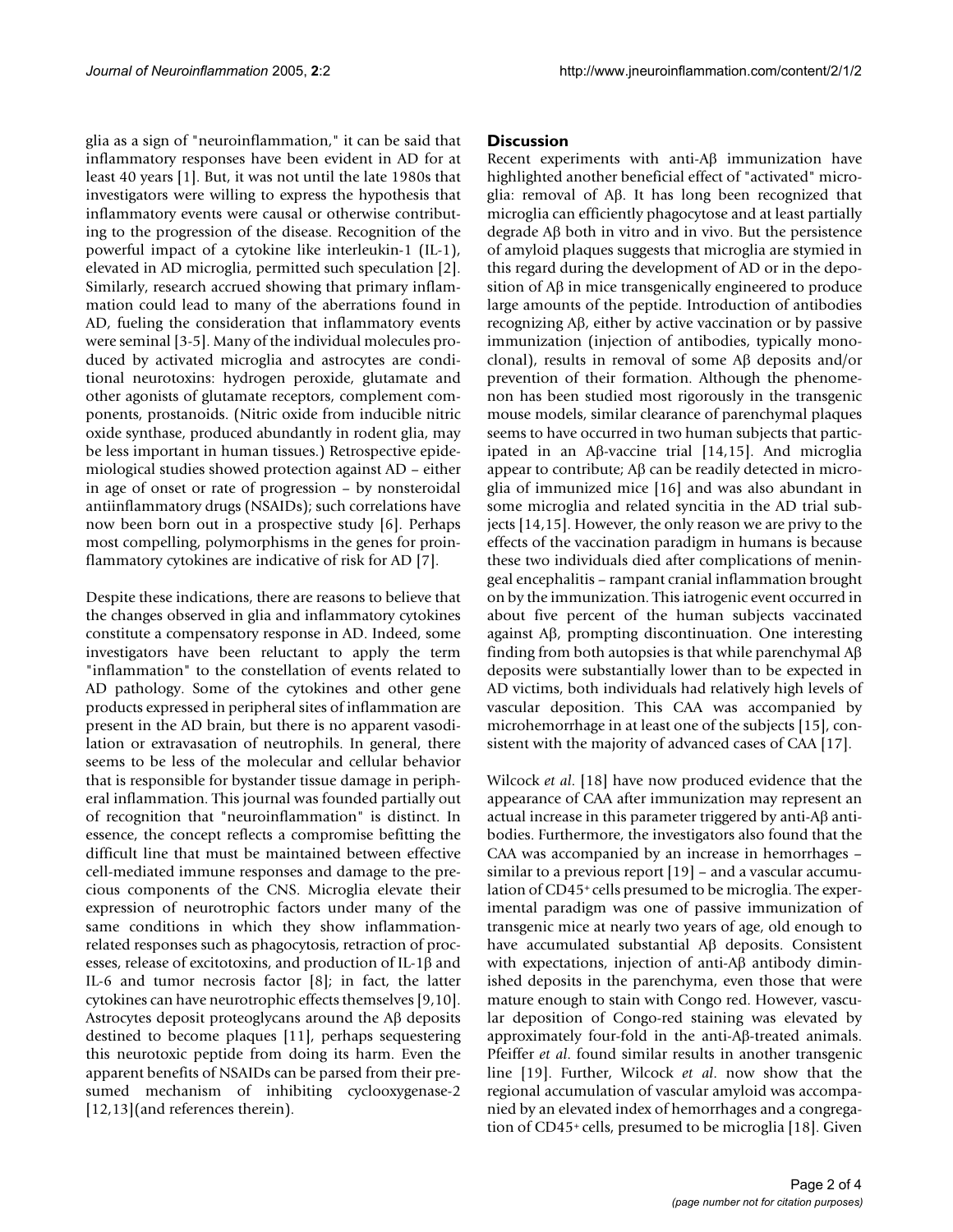that stromal microglia show increased signs of activity and contain Aβ after passive Aβ immunization [20], one interpretation is that the immunization-induced shift in amyloid from the parenchyma to the vasculature is mediated by phagocytic microglia attempting to discard the Aβ into the bloodstream. Such a phenomenon is tenuously supported by the analogous transport of pyknotic neuronal nuclei to the vasculature by microglia, observed in 3- D time-lapse videos by Dailey and coworkers [21]. In those images, microglia are occasionally seen to transfer the nuclei to another cell, conceivably a perivascular macrophage or dendritic cell. Thus, it is not clear whether the CD45+ cells observed by Wilcock and coworkers are microglia or another cell type. It is also unclear whether the accumulation of amyloid and inflammatory cells at the blood vessels represents an arrested state in Aβ clearance or simply a bottleneck in the transport, one that would eventually yield to complete removal of the peptide. However, the appearance of CAA in the human subjects that suffered from acute encephalitis suggests that the vascular accumulation is an untoward event, created or facilitated by inflammation. Another vascular irregularity caused by Aβ has been linked to inflammatory events in both transgenic mice and isolated human blood vessels [22].

The apparent contributions of inflammatory mechanisms to both Aβ clearance and vascular pathology illustrate a somewhat unique example of microglial ambivalence. While many had argued that microglial "activation" by Aβ was at least partially responsible for AD-associated degeneration, others had pointed to microglial phagocytosis as a desirable consequence of activation. For the purposes of discussion, the term "*mal*activation" will be applied here to microglial activation which produces neurodegeneration. One obvious question is whether there might be a mode of "activation" that permits phagocytosis while limiting malactivation. In fact, stimulation of Fc receptors – the antibody receptors that initiate a good deal of antibody-triggered phagocytosis – can inhibit cytotoxicity in macrophages [23]. Similarly, phagocytosis of apoptotic cells inhibits macrophage expression of proinflammatory cytokines like IL-1, IL-8, tumor necrosis factor, and several prostanoids through stimulation of a phosphatidylserine receptor [24]. Evidence indicates that malactivation involves the production of reactive oxygen species like superoxide and peroxide, nitric oxide, and excitotoxins (glutamate, quinolinate, and D-serine). If these criteria are germane, malactivation certainly can be suppressed by specific cytokines, such as transforming growth factor β (TGFβ) [25]. Although TGFβ has often been characterized broadly as "anti-inflammatory," it does not inhibit the phagocytic activity of microglia in a setting where another "anti-inflammatory" cytokine (IL-4) does [26]. Interestingly, TGFβ1 transgenesis promotes the same apparent shift of Aβ from parenchyma to vessel that is observed after Aβ immunization [27].

# **Conclusions**

While some have argued that CAA is of little consequence in AD [28], the elaboration of the deposition that appears to occur under conditions of "beneficial inflammation" is on par with that seen in hereditary cerebral hemorrhage with angiopathy-Dutch type and is certainly a risk factor for devastating levels of hemorrhage. If such a response reflects a broad-acting realignment of cytokine profiles contingent upon immunization, it behooves careful consideration (and extensive animal testing) for any strategy for antibody-mediated reduction of Aβ in the AD brain.

# **List of abbreviations**

AD: Alzheimer's disease

Aβ: amyloid β-peptide

CAA: cerebral amyloid angiopathy

IL-1, -6, -8: interleukin-1, -6, -8

NSAID: nonsteroidal antiinflammatory drug

TGFβ: transforming growth factor β

## **Competing interests**

The author(s) declare that they have no competing interests.

## **Acknowledgements**

The author appreciates salary support from NIH funds 1R01 NS046439, 1R01 AG17498, 2P01AG12411-06A10003, and 5R01HD037989

## **References**

- 1. Terry RD, Gonatas NK, Weiss M: **[Ultrastructural studies in](http://www.ncbi.nlm.nih.gov/entrez/query.fcgi?cmd=Retrieve&db=PubMed&dopt=Abstract&list_uids=14119171) [Alzheimer's presenile dementia.](http://www.ncbi.nlm.nih.gov/entrez/query.fcgi?cmd=Retrieve&db=PubMed&dopt=Abstract&list_uids=14119171)** *Am J Pathol* 1964, **44:**269-287.
- 2. Griffin WST, Stanley LC, Ling C, White L, MacLeod V, Perrot LJ, White CLIII, Araoz C: **[Brain interleukin 1 and S-100 immunore](http://www.ncbi.nlm.nih.gov/entrez/query.fcgi?cmd=Retrieve&db=PubMed&dopt=Abstract&list_uids=2529544)[activity are elevated in Down syndrome and Alzheimer dis](http://www.ncbi.nlm.nih.gov/entrez/query.fcgi?cmd=Retrieve&db=PubMed&dopt=Abstract&list_uids=2529544)[ease.](http://www.ncbi.nlm.nih.gov/entrez/query.fcgi?cmd=Retrieve&db=PubMed&dopt=Abstract&list_uids=2529544)** *Proc Natl Acad Sci USA* 1989, **86:**7611-7615.
- 3. Willard LB, Hauss-Wegrzyniak B, Danysz W, Wenk GL: **[The cyto](http://www.ncbi.nlm.nih.gov/entrez/query.fcgi?cmd=Retrieve&db=PubMed&dopt=Abstract&list_uids=11026726)toxicity of chronic neuroinflammation upon basal forebrain [cholinergic neurons of rats can be attenuated by glutamater](http://www.ncbi.nlm.nih.gov/entrez/query.fcgi?cmd=Retrieve&db=PubMed&dopt=Abstract&list_uids=11026726)[gic antagonism or cyclooxygenase-2 inhibition.](http://www.ncbi.nlm.nih.gov/entrez/query.fcgi?cmd=Retrieve&db=PubMed&dopt=Abstract&list_uids=11026726)** *Exp Brain Res* 2000, **134:**58-65.
- 4. Li Y, Liu L, Barger SW, Griffin WS: **[Interleukin-1 mediates path](http://www.ncbi.nlm.nih.gov/entrez/query.fcgi?cmd=Retrieve&db=PubMed&dopt=Abstract&list_uids=12629164)ological effects of microglia on tau phosphorylation and on [synaptophysin synthesis in cortical neurons through a p38-](http://www.ncbi.nlm.nih.gov/entrez/query.fcgi?cmd=Retrieve&db=PubMed&dopt=Abstract&list_uids=12629164) [MAPK pathway.](http://www.ncbi.nlm.nih.gov/entrez/query.fcgi?cmd=Retrieve&db=PubMed&dopt=Abstract&list_uids=12629164)** *J Neurosci* 2003, **23:**1605-1611.
- 5. Craft JM, Van Eldik LJ, Zasadzki M, Hu W, Watterson DM: **[Ami](http://www.ncbi.nlm.nih.gov/entrez/query.fcgi?cmd=Retrieve&db=PubMed&dopt=Abstract&list_uids=15314259)nopyridazines attenuate hippocampus-dependent behavio[ral deficits induced by human beta-amyloid in a murine](http://www.ncbi.nlm.nih.gov/entrez/query.fcgi?cmd=Retrieve&db=PubMed&dopt=Abstract&list_uids=15314259) [model of neuroinflammation.](http://www.ncbi.nlm.nih.gov/entrez/query.fcgi?cmd=Retrieve&db=PubMed&dopt=Abstract&list_uids=15314259)** *J Mol Neurosci* 2004, **24:**115-122.
- 6. Zandi PP, Anthony JC, Hayden KM, Mehta K, Mayer L, Breitner JC: **[Reduced incidence of AD with NSAID but not H2 receptor](http://www.ncbi.nlm.nih.gov/entrez/query.fcgi?cmd=Retrieve&db=PubMed&dopt=Abstract&list_uids=12297571) [antagonists: the Cache County Study.](http://www.ncbi.nlm.nih.gov/entrez/query.fcgi?cmd=Retrieve&db=PubMed&dopt=Abstract&list_uids=12297571)** *Neurology* 2002, **59:**880-886.
- 7. Mrak RE, Griffin WS: **[Interleukin-1 and the immunogenetics of](http://www.ncbi.nlm.nih.gov/entrez/query.fcgi?cmd=Retrieve&db=PubMed&dopt=Abstract&list_uids=10850859) [Alzheimer disease.](http://www.ncbi.nlm.nih.gov/entrez/query.fcgi?cmd=Retrieve&db=PubMed&dopt=Abstract&list_uids=10850859)** *J Neuropathol Exp Neurol* 2000, **59:**471-476.